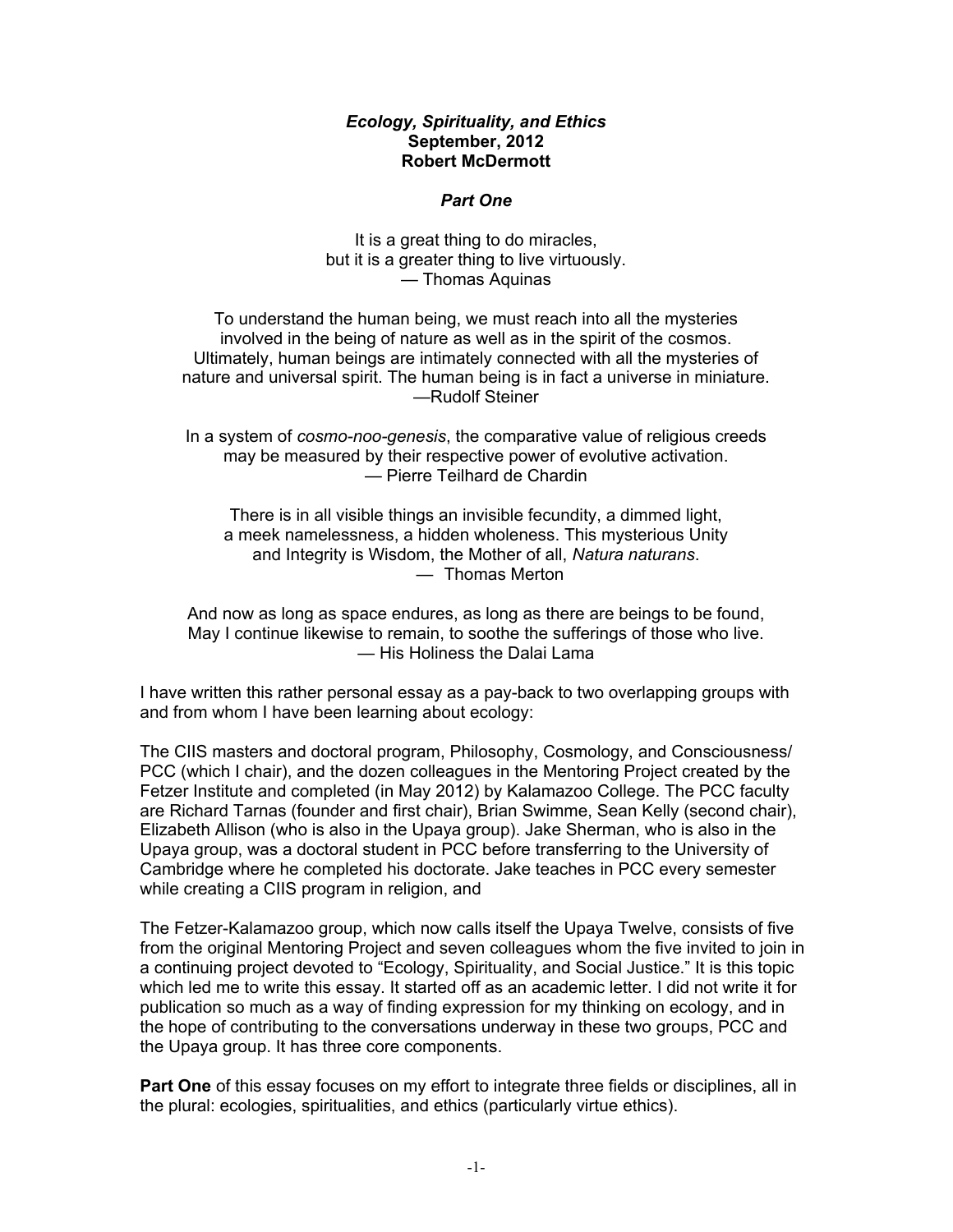*Ecologies*, including the cultivation of Integral Ecologies pursued at CIIS by Sean Kelly, and Religion and Ecology primarily created by Mary Evelyn Tucker and John Grim, and being advanced in PCC by Elizabeth Allison.<sup>1</sup> As cited countless times, Ernst Haeckel introduced the term ecology in 1866. It has been defined, refined, redefined to suit a wide variety of approaches, perspectives, and ideologies. Following the good sense of Sean Esbjörn-Hargens and Michael Zimmerman,<sup>2</sup> as well as by Sean Kelly his PCC colleagues, I am using the term in the plural: Integral Ecologies refers to the many ways in which ecology is being studied and served by a wide variety of ecological activists.

*Spiritualities*. The spiritual and religious thinkers from whom I draw insight and inspiration include Mahatma Gandhi and those he has influenced, Sri Aurobindo, Pierre Teilhard de Chardin, Thomas Merton, Thomas Berry, His Holiness the Dalai Lama, select feminist writers, and above all, Rudolf Steiner.

*Virtue Ethics*. I plan to use virtue ethics as a way of bridging secular ecology and spiritual world views. Virtue ethics was revitalized primarily by Alasdair MacIntyre (based on Aristotle and Thomas Aquinas) in the 1980s and has subsequently been developed by Rosalind Hursthouse, Julia Annas, and a burgeoning literature. After reading these sources I returned to Josiah Royce and Rudolf Steiner to explore ways in which their thought might be helpful to this endeavor.

While both Steiner and Royce incorporate some elements of Kant's categorical imperative ("So act that the maxim of your act could serve as a universal law," "treat another person only as an end and never merely as a means") they clearly offer an ethics with the advantages of virtue ethics. My close attention to Steiner for more than three decades and my recent return to Royce, and particularly to his ethics, have confirmed for me that although I have been using the term "virtue ethics" only very recently, I have been subscribing to the methodology and ideals of virtue ethics since I began teaching philosophy nearly fifty years ago.

Virtue ethics provides a way of understanding and implementing the core ideas and ideals of these thinkers: they typically exemplify the kind of character traits that a virtue ethicist would typically recommend. This would seem to be an inescable circle, the very one that Aristotle was unable to break: virtue ethicists define wisdom and goodness; those who conform to these definitions are considered ethical. And yet, this effort on behalf of both models and definitions is more than a tautology: by a complex, admittedly tentative and fallible process, these two efforts are mutually confirming.

While virtue ethicists have applied their discipline to ecology, they have not turned to any of the individuals here recommended, or, so far as I have seen, any individuals noted for spiritual attainment. Understandably, virtue ethicists are focused primarily on raising the

<sup>1</sup> See Mary Evelyn and John Grimm, serious editors, *Religions of the World and Ecology,* ten volumes (distributed by Harvard University Press for the Center for the Study of World Religions, 1997ff). Elizabeth McAnally, a PCC doctoral student, is editor of the Yale Religion and Ecology Newsletter, and a member of Upaya Twelve. Elizabeth Allison is the author and coordinator of the CIIS concentration in Religion and Ecology, effective Fall 2012.

<sup>2</sup> Sean Esbjorn-Hargens and Michael Zimmerman, *Integral Ecology: Uniting Mulitple Perspectives on the Natural World* (Boston: Integral Books/Shambala Publications, 2009)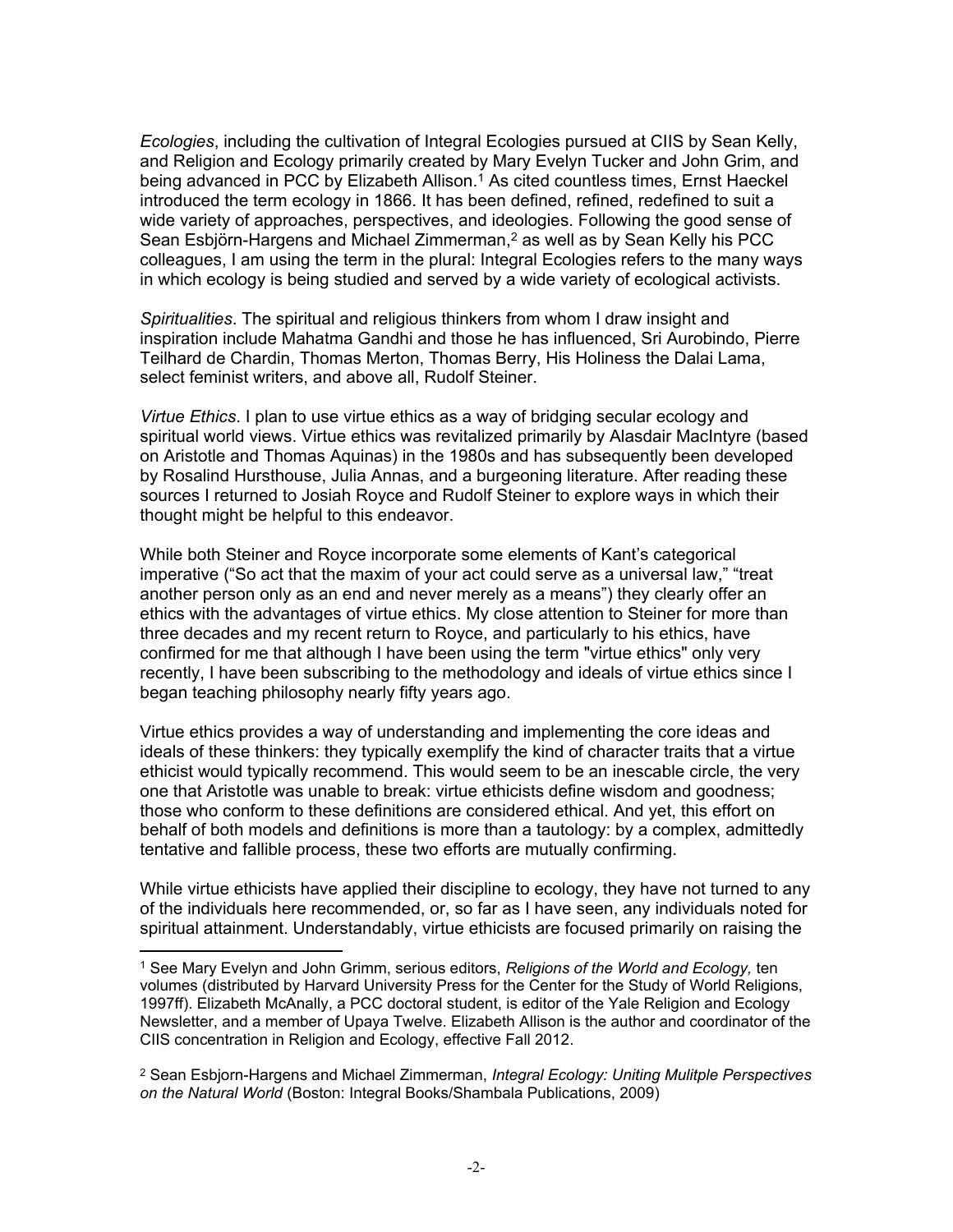level of daily moral life; this essay is focused more on inspiring exemplars of morality, religious life, and spirituality. I aim to show the ways in which the two approaches to ecology with which I am tangentially associated—Integral Ecologies; Ecology and Religion—can be deepened by moral-religious-spiritual exemplars when they are interpreted and assessed by the clear standards of virtue ethics.

Admittedly, the implications for ecology are not yet well drawn; this is an initial effort limited by separate vocabularies, methodologies, aspirations, and criteria. But I am convinced, and am here beginning to show, that from this time forward, true spirituality will almost automatically express itself ecologically, and particularly in servie to the ethical dimension of ecology. Ethics traditionally has followed naturally from spirituality; Contemplation leads to compassion. And, there are also exceptions. In the other direction, various ecological disciplines should, and I believe increasingly will, look to a wide, deep, spiritual, and mysterious context for its most edifying long-term effectiveness.

Additionally, this essay addresses several dichotomies and unfortunate separations: ecology and ethics are primarily secular, usually in an uneasy relationship, when related at all, with religion and spirituality. Virtue ethics can serve as a unifying perspective between secular ecology and secular ethics on one side, and religion and spirituality on the other. Ethics, moreover, needs to be joined to ecology as well as to religion and spirituality, and both need to be more closely allied to religion and spirituality—which in turn need to be brought into closer alliance.

Prior to a discussion of virtue ethics, however, I will provide some autobiographical context which the reader might find interesting and revealing. At the least it will introduce my personal relationship, to Thomas Berry, as well as an account of the place of ecology in PCC and for Upaya Twelve.

# **Personal Background: Thomas Berry, PCC, Mentoring Project**

As I explained in my memoir, "Lineage and Legacy,"<sup>3</sup> from age fourteen until the 1970s I was an informal student and friend of Thomas Berry. Like Thomas,<sup>4</sup> and under his direct influence, from the beginning of my full-time teaching career in 1964, I was a professor of comparative religion, especially modern Indian thought: Gandhi, Sri Aurobindo, and S. Radhakrishnan (on whose comparative philosophy I wrote a dissertation). In the second half of 1970s, following the first Earth Day in 1970, the UN Conference on the Human Environment held in Stockholm in 1972, and a series of U.S. bills intended to protect the environment, Thomas began to devote his intellectual and moral talents to ecological concerns——exactly the years when I was discovering and commiting to the anthroposophy of Rudolf Steiner.

In 1975-76, while living outside London with my wife Ellen and two children, as a senior Fulbright Lecturer at the Open University (on a grant that Thomas had been awarded and then arranged for me), I began to study Steiner. I have continued to do so for the

<sup>3</sup> CIIS/PCC/faculty/Robert McDermott/publications.

<sup>4</sup> In this personal section I refer to Thomas by his first name; in the discussion of his ecology, I switch to Berry.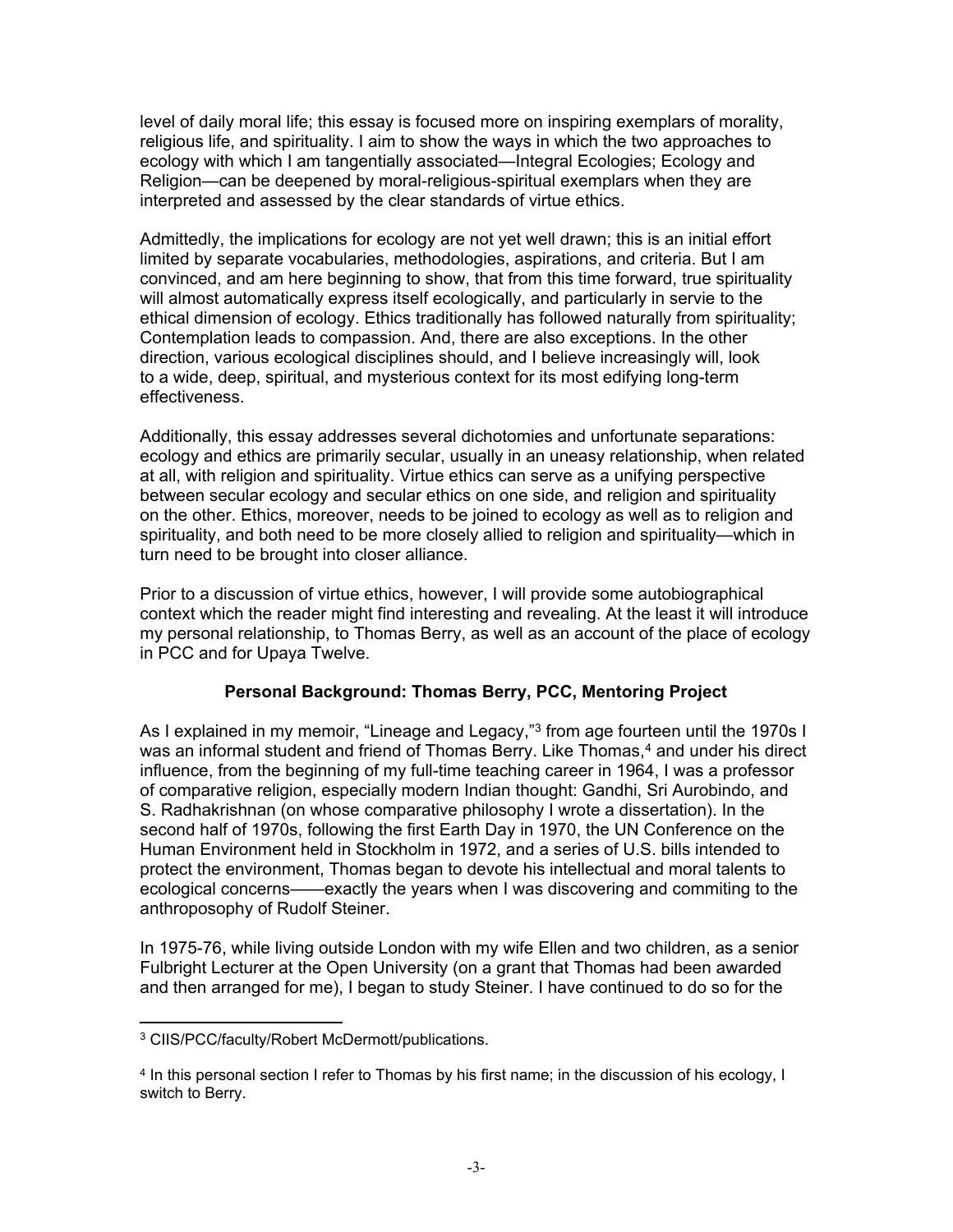past thirty-seven years, and always in relation to other modern spiritual teachers such Sri Aurobindo, Thomas Merton, His Holiness the Dalai Lama, and exemplars of social justice such as Gandhi, Martin Luther King, Jr., and Archbishop Desmond Tutu. In recent years I have begun to focus on ecology, as we all must, thereby adding a third commitment to spirituality and social justice, always in interdependent relationship.

As a result, I am back in conversation with Thomas by way of his books and three friends who have advanced his vision—Brian Swimme (in PCC), and husband and wife Mary Evelyn Tucker and John Grim (both at Yale). Due to this newly acquired sense of responsibility to attend to Gaia and to the ecological devastation that is already advanced, the years of my early friendship with Thomas (e.g., he officiated at our wedding and baptized our two children, the older one his namesake) have gained increasing significance. Consequently, at the risk of self-indulgence, I will continue with this account.

While Thomas was emerging as a powerful prophetic voice in service of Earth,<sup>5</sup> I was assuming leadership of several anthroposophical institutions. Oddly, I was not especially close to Thomas in the 1980s while we both lived in New York but thanks to our mutual friends I reconnected to him during his last years when he lived in North Carolina and I lived in San Francisco. At the time of our gradual separation in the 1980s I certainly did not appreciate the ways in which Thomas' devotion to ecology and mine to anthroposophy could be rendered complementary. To a degree that I still find baffling as well as sad, neither of us made the effort to reconcile our respective commitments. More exactly, I missed an opportunity to have dialogued with Thomas concerning a larger spiritual and metaphysical framework that I consider important for ecology—and which, it seems, Thomas was increasingly willing to ignore in favor of the immediate task of reconceiving the human in terms of the earthly and the cosmic.

Steiner's characterization of anthroposophy—"a path to lead the spiritual in the individual to the spiritual in the universe"<sup>6</sup>—would appear to characterize equally well Thomas's ecological perspective. But unlike Steiner, Thomas espouses the sacred but not the spiritual. By spiritual I mean the transcendent as well as the immanent. I also mean a noumenal experience made possible by an objective ontological reality, a being, as well as a subjective or psychological experience. This difference might appear merely terminological, in which case it would be bridgeable, but it is in fact ontological—having to do with beliefs concerning what really exists and acts in the cosmos, through Earth, and in human affairs, both individually and collectively considered. Steiner's writings and lectures (thousands of them) clearly affirm the ontological reality of specific spiritual beings, including Krishna, Buddha, Christ, Sophia, the Archangel Michael, and the tempters Lucifer and Ahriman. Thomas ignored these beings in favor of advocating a humanistic (non-theistic), passionately ecological world view. Thomas' perspective and mine are equally evolutionary and pluralistic, and equally emphatically opposed to the exclusivist claims of Christianity. But beginning in the 1980s I began to take seriously Steiner's account of spiritual beings. By contrast, Thomas increasingly omitted,

<sup>5</sup> In preparation for co-teaching a PCC course with Brian Swimme, "The Wisdom of Teilhard de Chardin and Thomas Berry," in fall 2012, I read all of Thomas's published writings and wrote a 65-page summation and interpretation of their importance.

<sup>6</sup> Robert McDermott, ed., *The New Essential Steiner* (Great Barrington, MA: Steinerbooks, 2009), pp. 9-10.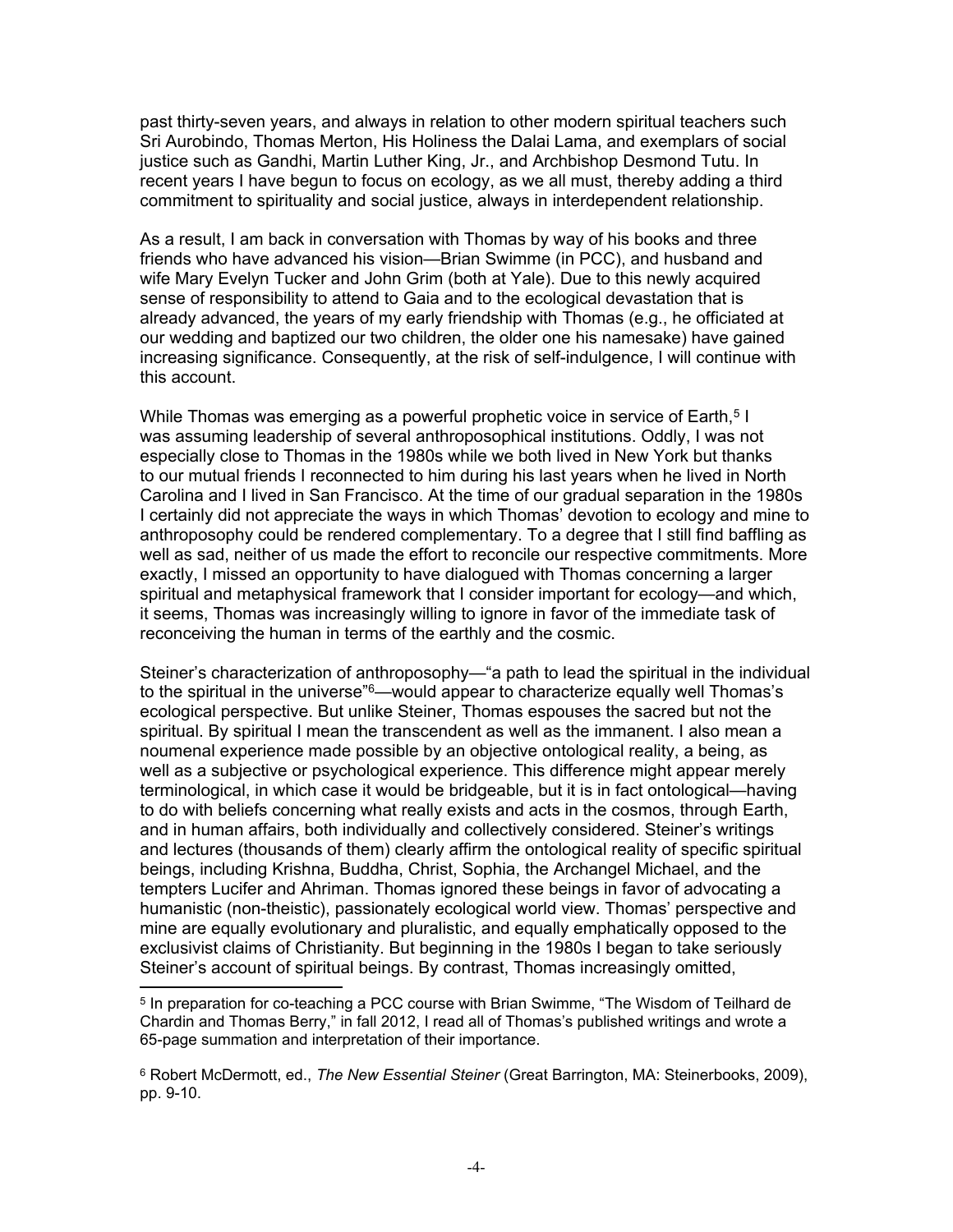and perhaps opposed, the primary claims of the New Testament, theism, a spiritual hierarchy, and Christology.

Thomas began his career obviously devoted a Christian worldview—he was a Roman Catholic monk steeped in the New Testament, the theologies of Augustine and Thomas Aquinas, the mysticism of St. Francis, and the poetry of Dante. Beginning in the early 1960s, Thomas was known as one of the primary interpreters of Teilhard de Chardin, the Jesuit, mystic, and world-class paleontologist. Thomas remained true to major parts of Teilhard's evolutionary vision throughout his life but he expressed little or no affinity with Teilhard's highly positive account of Christ.<sup>7</sup> By contrast, under the influence first of Steiner, and then of Teilhard, I am increasingly affirming what seems to me a profound and mysterious relationship between Christ and Earth, including a "Mahayanist" (wide and transcendent path) conception of Christ—as well as a "Mahayanist" interpretation of Krishna and Buddha and many other spiritual beings. In this context, Mahayana means ontologically vast, often non-dual, but more importantly, more than human. One simple way to think about Mahayana, at least as I am using it here, is to think of Gotama as a manifestation of Buddha and Jesus as a manifestation of Christ.

Beginning in the early 1980s, as I was growing away from Thomas, Brian Swimme joined with him as his informal student, collaborator, and devoted friend. Brian's books include *The Universe is a Green Dragon,<sup>8</sup> The Universe Story* (with Thomas Berry),<sup>9</sup> The Hidden Heart of the Cosmos,<sup>10</sup> and Journey of the Universe with Mary Evelyn Tucker.<sup>11</sup> Rick Tarnas, Brian Swimme, and I first met at the Esalen Project for Revisioning Philosophy, 1987-89 (sponsored by Laurance S. Rockefeller, who would become the primary donor to CIIS during my presidency in the 1990s). More than I realized when I joined my friends Rick, Brian, and Sean as a faculty member in PCC in 2000, I was joining a program committed primarily to cosmology, and from two complementary perspectives: Brian Swimme's scientific-story approach and Rick Tarnas's archetypal cosmology approach, both of which Sean Kelly shares.

<sup>7</sup> At a seminar on "Hildegard of Bingen, Thomas Aquinas, Meister Eckhart, and Einstein" taught by Matt Fox and Brian Swimme, May 2012 at Grace Cathedral, San Francisco, Matt offered what seems to me a surprising claim that Thomas Berry considered his thought closer to Thomas Aquinas than to Teilhard de Chardin. This reported preference for Aquinas even over Teilhard might be due to Thomas' enthusiasm for Aquinas' affirmation of God's creation being the whole of creation. Thomas was certainly nervous about Teilhard's anthropocentrism, and he did not follow Teilhard's explicit affirmation of the centrality of Christ—but then neither did he follow Aquinas in this regard.

<sup>8</sup> Brian Swimme, *The Universe is a Green Dragon* (Boston: Bear & Co., 1985).

<sup>9</sup> Brian Swimme and Thomas Berry, *The Universe Story: From the Primordial Flaring*  Forth to the Ecozoic Era-A Celebration of the Unforlding of the Cosmos (San Francisco: HarperSanFrancisco, 1992).

<sup>&</sup>lt;sup>10</sup> The Hidden Heart of the Cosmos: Humanity and the New Story (Maryknoll, NY: Orbis Books, 1996).

<sup>11</sup> Brian Thomas Swimme and Mary Evelyn Tucker, *Journey of the Universe*, (New Haven, CT: Yale University Press, 2011), a companion to the Emmy-nominated documentary by Swimme and Tucker, *Journey of the Universe* (2011).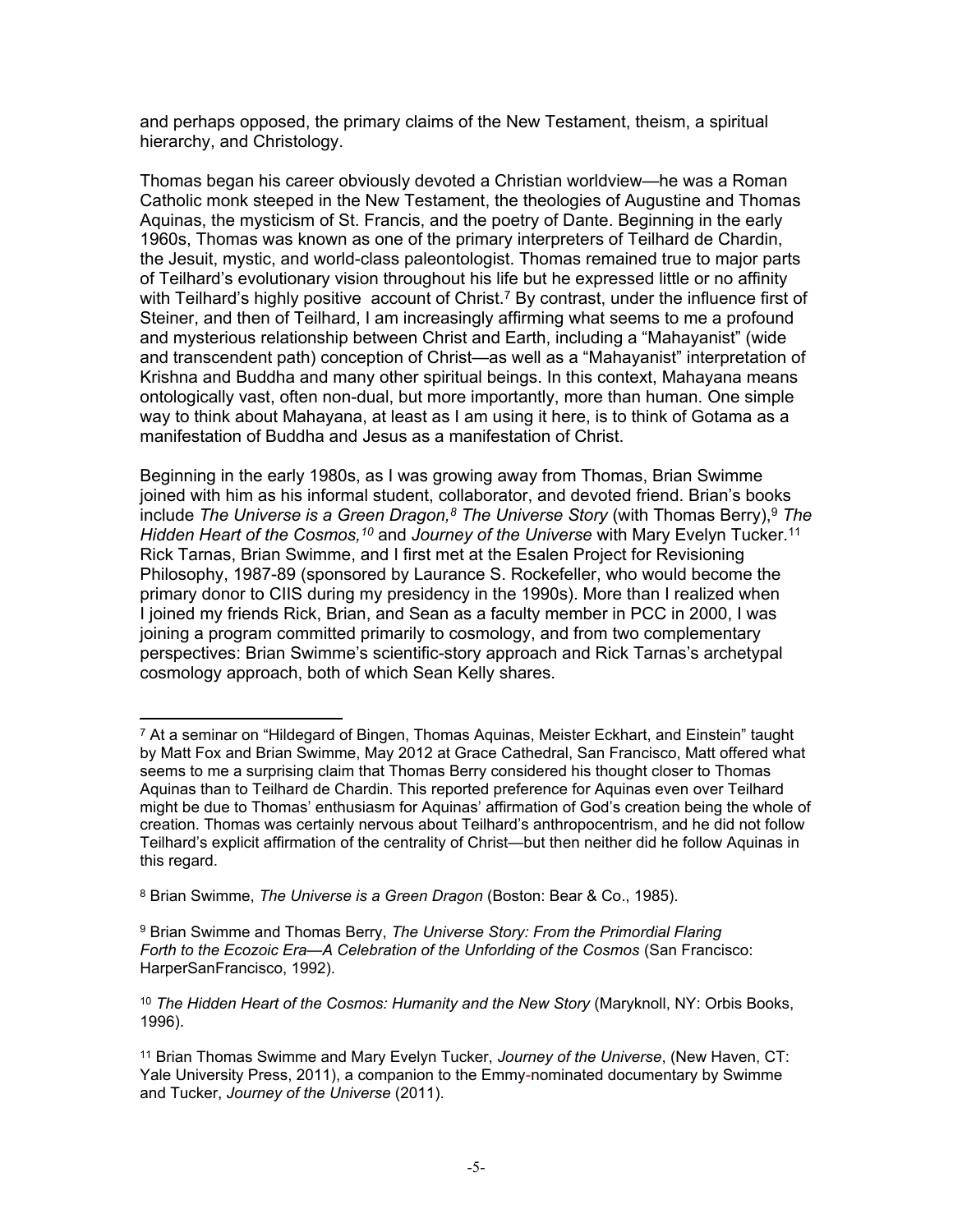With Hegel and Jung as a solid intellectual foundation, for the past five years Sean has emerged as the author of a distinctively integral approach to ecology.<sup>12</sup> I often wonder why I have not tried to learn all that he has learned during this same period. The answer seems to be intellectual passion. I am learning about ecology (as distinct from life-long passionately positive experience of the natural world) from a sense of obligation. By this essay, lecturing, other writing, and teaching courses that include ecology, I am trying to lift obligation to devotion.

Here are the two paragraphs that summarize the PCC program in a brochure for prospective students. The first is by Rick, the second by Brian:

In the past two decades the PCC program has emerged as an extraordinary learning community of committed students and faculty who have embraced a great task of our age: to develop a moral and imaginative vision for the future of our planetary culture that is connected to the cosmos itself.

Our new challenge is to reinvent our civilization…so that instead of degrading Earth's life systems, humanity might learn to join the enveloping community of living beings in a mutually enhancing manner.

When I joined PCC in 2000, I was conversant with neither Rick's nor Brian's approaches to cosmology, nor with any of the competing approaches such as Deep Ecology or Ecofeminism. I could have continued to focus exclusively on comparative philosophy and religion, or spirituality and social justice, but the fate of the natural world, and the intense ecological commitment of my PCC colleagues, both faculty and students, called me to bring to ecology what I have learned in other disciplines, especially philosophy, spirituality, and social justice.

One of the unmistakable calls was from my friend Arthur Zajonc who asked me to join a mentoring project sponsored (initially) by the Fetzer Institute. I agreed to join a group of senior professors willing to serve as mentors for professors at mid-career who had been selected based on their expressed desire to bring spiritual ideas, ideals, and practices into their scholarship and teaching.<sup>13</sup> I did not realize when I accepted this commitment that it would involve a deepening of my involvement with ecology. During the past three years this project proved to be an ideal complement to my increasing work on ecology in PCC.

<sup>12</sup> Sean Kelly, "Integral Ecologies," in Sean Kelly, Sam Mickey, Adam Robbert, eds., *Integral Ecologies: Natures, Cultures, Knowledges, and Our Planetary Future* (SUNY, forthcoming).

<sup>&</sup>lt;sup>13</sup> This mentoring project was sponsored by the Fetzer Institute; in 2011 it transferred sponsorship to Kalamazoo College.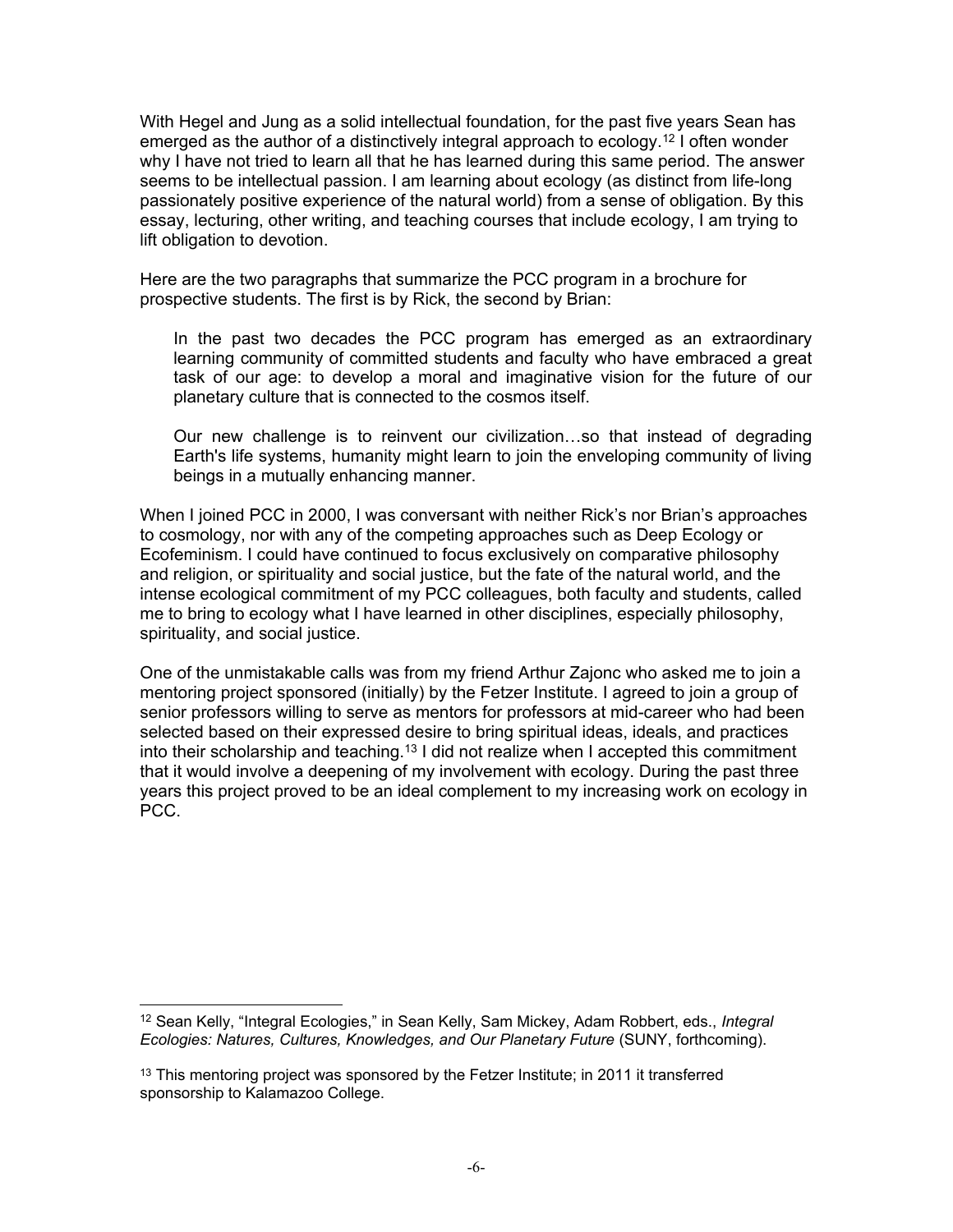The Fetzer-Kalamozoo project led me to join with Paul Wapner, director of ecology and international relations at American University, and author, *Living Through the End of*  Nature,<sup>14</sup> as co-directors of a subgroup of five faculty committed to "Ecology, Spirituality, and Social Justice." This group includes Becky Gould, professor at Middlebury and author of *At Home in Nature<sup>15</sup> ;* Matt Jelacic, an architect who designs incredibly low cost, energy efficient dwellings for communities trying to recover from natural disasters; and Nawang Phuntsog, originally from Tibet, who teaches comparative education. When joined by our seven colleagues we constitute a tight knit group that plans to meet every summer under the name Upaya Twelve.

Both in collaboration with the total group of twenty five, and as part of the group of eleven,<sup>16</sup> the core five professors that formed around the topic "Contemplation, Ecology, and Social Justice," have met several times during each of the past three years. The five members of this group approach ecology from a wide variety of disciplines, including international relations, religion, architecture, philosophy, political science, sociology, and education. We also represent a variety of opinions concerning the degree and rate of deterioration of the natural world and the possibilities for a reversal. We are in general agreement, however, that the current ecological deterioration is due significantly to faulty human consciousness, to destructive and ultimately self-defeating behavior. We definitely agree that the urgent and profound task of the present is to overcome the lure of a consumerist, capitalist, extractive economy as well as, more generally, the autistic thinking and behavior (Thomas Berry's phrase) that is destroying Earth. We all hold that the reality and tragedy of global warming and species extinction is ultimately due to psychological and spiritual factors.

On the opening night of our first five-day retreat at Lama Foundation in 2010, I lectured on the history of the concept of nature, drawing from R. G. Collingwood's *The Idea of Nature<sup>17</sup>* and Owen Barfield's *Saving the Appearances*. *18* My purpose was to trace the evolution of Western thought characteristic of contemporary consciousness. Last year, in 2011 at the Upaya Zen Center in Santa Fe, I lectured on the same topic as this essay, the integration of contemplation, spirituality, and ethics, for which I used the thought of Pierre Teilhard de Chardin and Rudolf Steiner, but at that time I had not conceived of the idea of introducing virtue ethics, nor the introduction of ten additional sources as way of integrating these three themes.

## **Virtue Ethics**

<sup>16</sup> This group of five has invited six colleagues from our home institutions to join us for three annual one-week meetings at Lama Foundation and Upaya Zen Center, both in New Mexico. We expect that these seminars will continue, and eventually open to a wider audience.

18 Owen Barfield, *Saving the Appearances: A Study in Idolatry* (NY: Harcourt, Brace, 1957).

<sup>14</sup> Paul Wapner, *Living through the End of Nature The Future of American Environmentalism*  (Cambridge, MA: MIT Press, 2010).

<sup>15</sup> Rebecca Kneale Gould, *At Home in Nature: Modern Homesteading and Spiritual Practice in America* (Berkeley, CA: University of California Press, 2005).

<sup>17</sup> R. G. Collingwood, *The Idea of Nature* (NY: Oxford University Press, 1945).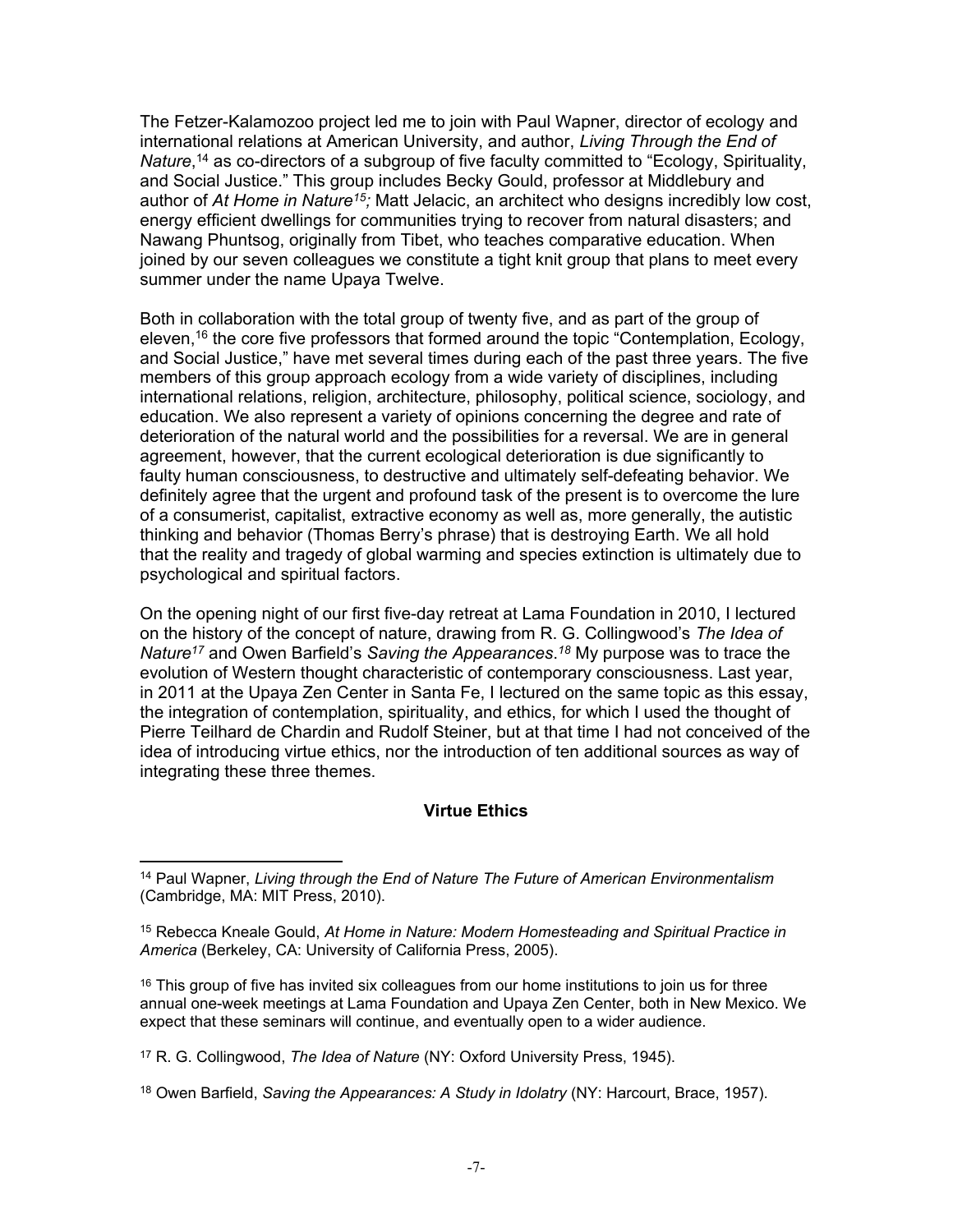In this section I explain how virtue ethics effectively deepens and expands ecology and social justice, and renders more efficacious religious and spiritual ideals and practice. Because ecology is increasingly inseparable from ethics, religious and spiritual ideals need also be attentive to the needs of the billions of human beings, as well as animals who are suffering and increasingly being driven to extinction as a direct result of human behavior. Until the 20<sup>th</sup> century, religious and spiritual ideals need not have been devoted to ecology, but at this time in human and ecological history they must be positively related. While ecology, social justice, religion, and spirituality do not necessarily or uniformly implicate each other, when they are brought into harmony they are mutually enhancing.

A common (though not necessarily defining) characteristic of all of the influential individuals under discussion in the second half of this essay is simply that they can be understood as positive examples of the efficacy of virtue ethics: they are virtuous individuals at core and thereby effective in support of ecology and social justice as well as in their religious and spiritual attainment. While none of these individuals and schools of thought were familiar with the term virtue ethics, reflection on their lives and ideals show them to possess qualities that enable them to see problems and needs freely, that is, without ignorance born of fear or prejudice.

By bringing their life experience and ideals to bear on the latest manifestations of ecological devastation or social injustice we can see that their human capacities enable them to see the systemic causes of injustice and ecological devastation. They all possessed the mind and heart that can see to the core, and can follow through, again freely, in service to a solution within the full measure of their abilities. I am introducing for the reader's consideration, and edification, individual lives as well as ideals in the traditions of Confucius and Laotse, Jesus and Gotama, Shankara and Dogen—and the avatar of the United States, Abraham Lincoln.

As Virtue Ethics is recommended as a common and unifying (though not essential) element for ecology and spirituality, it is important to grasp the core and range of this approach to ethics. It is traceable especially to Aristotle but until recently it was largely ignored in favor of a great debate between two other approaches, Deontological (*deon*, rule), or rule ethics, first articulated by Kant,<sup>19</sup> and Utilitarianism, first articulated by John Stuart Mill. With a mix of disadvantages, both focus on the morality or immortality or actions, deeds, or behavior, but almost not at all, or only very indirectly, on the development of a moral character. That said, in my attempt to live by the ideal of virtue ethics, I often act according to the Kantian categorical imperative, and at other times by the light of a utilitarian criterion.

*1. Utilitarianism*, of which pragmatism is a later variant, essentially looks to consequences. The moral deed is the one that is most likely to bring the greatest happiness (or least pain) to the greatest number of individuals and groups affected by one's action. This is the core idea of John Stuart Mill's *Utilitarianism;* it was further advanced by William James' pragmatic method and John Dewey's instrumentalism. The obvious contemporary exemplar of a utilitarian-pragmatic ethicist is Peter Singer, whose writings on contemporary ethical problems (end of life, animal rights, etc.) are rightly

<sup>19</sup> See Immanuel Kant, *The Metaphysics of Moral* (1997). Trans. Mary J. Gregors (NY: Cambridge University Press, 1991) .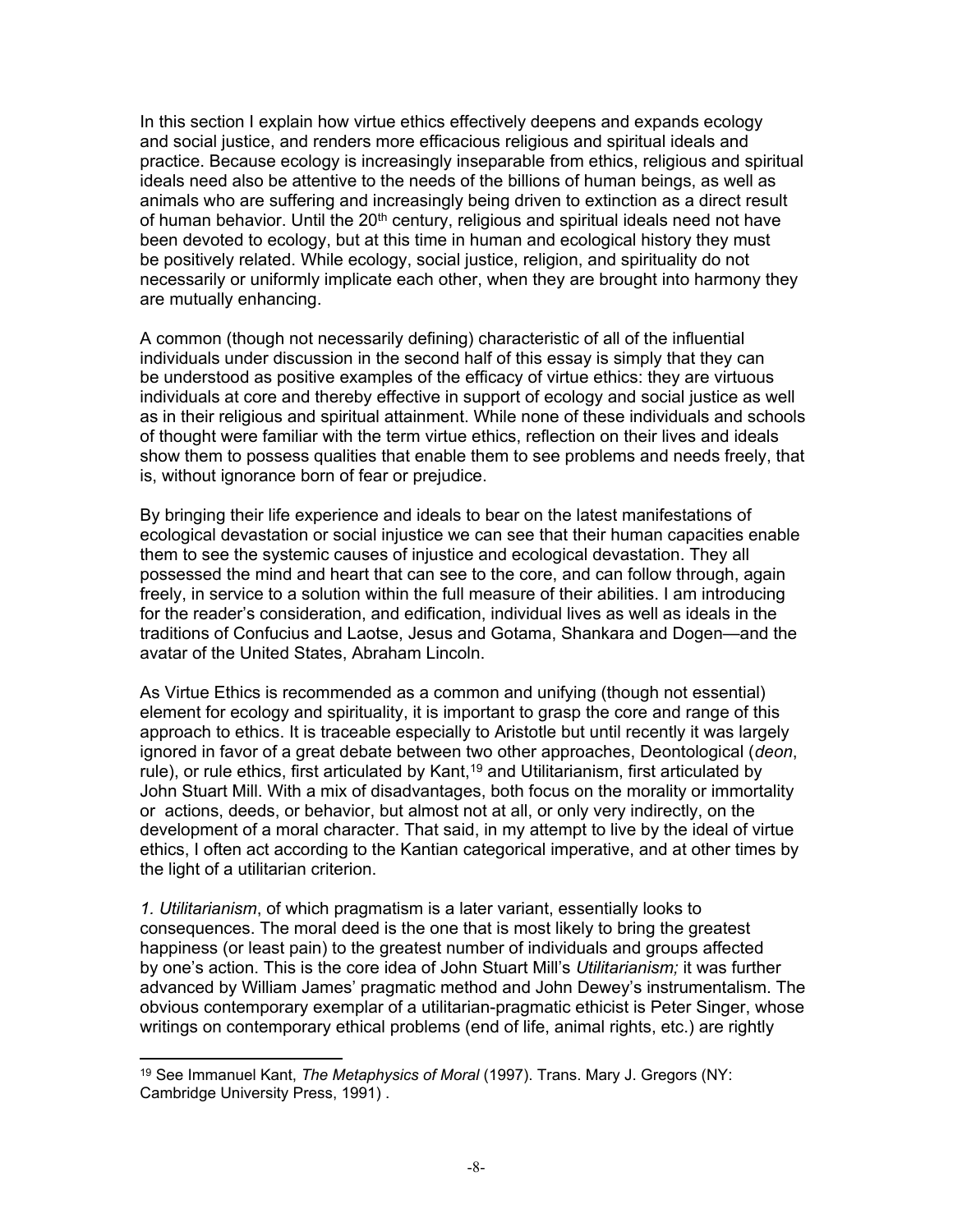influential and, it seems to me, entirely admirable.

To the extent that Singer's views would prevail, everyone would be both safe and free, with an increase in social justice. Furthermore, given the need to bring about positive consequences for Gaia, Utilitarianism would seem an especially useful (utilitarian) approach to ecological ethics. It is the dominant perspective of contemporary ethicians and the general secular population. Although neither utilitarianism nor pragmatism are necessarily contrary to religious or spiritual ideals, neither have they been well integrated with them. This seems to me a fascinating and important topic, one which I tend to view in the web of relations involving James, Dewey, and my favorite, Josiah Royce.<sup>20</sup>

Because it is focused on results rather than on character development (which is the distinctive strength of virtue ethics), utilitarianism (like pragmatism) would seem a poor method by which to integrate ecology, social justice, and spirituality (for which Singer and Dewey, in contrast to Royce, have no affinity at all). As they are oblivious to a spiritual world view and spiritual practices, advocates of utilitarianism and pragmatism are more likely to miss the significant contributions of inspiring individuals who can be shown to be important for ecology and social justice. These great individuals bring what utility typically fails to bring: inspiration due to behavior worthy of imitation. James, who in addition to being the primarily popularizer of prgamatism, was also the unsurpassed chronicler of the exceptional religious personality, recognized that mystics tend to reveal the best fruits that history has to show.<sup>21</sup> Dewey and Singer offer inspiring, serious thinking and practical problem solving, but they do not recommend religious and spiritual thinking and behavior in response to injustice.

In a complex, perhaps ironic, reversal, Dewey seems to me a supremely moral person worthy of the devotion and imitation rightly addressed by the faithful to saints and spiritual teachers. For his own personal reasons, he was unable to see the positive side of religions and spiritual practices, and seems not to have needed them for his own inspiring life. Because of his devotion to democracy, which of course is to be admired and advanced, Dewey did not focus on the positive influence of individuals who attract the devotion of a faithful following. Most (and perhaps all) of the individuals discussed below deserve reverent attention. Some, particularly Steiner, Sri Aurobindo, Gandhi, and the Dalai Lama, are understandably the cause, or agent of *darshan* (the experience of presence).

2. *Deontological ethics* emphasizes that a moral action is one that creates and then conforms to a universalizable maxim, governing principle, or rule. The most influential example of deontological ethics is Kant's categorical imperative: so act that the maxim of your act could rightly serve as a universal law governing anyone in the same circumstance faced with the same decision. There would seem to be two difficulties with rule or deontological ethics: First, it would seem to provide an opportunity for rationalization. Kant presented a person in a difficult situation, having to choose between an action that is moral but disadvantageous and one that is immoral but advantageous.

 $^{20}$  For the web of relations among these philosophers, see Frank M. Openheim's magnus opus, Reverence *for the Relations of Life: Re-imagining Pragmatism via Josiah Royce's Interactions with Peirce, James, and Dewey* (Notre Dame: University of Notre Dame Press, 2005).

<sup>21</sup> William James, *The Varieties of Religious Experience* (Cambridge, MA: Harvard Univesity Press, 1985), especially the lecture on mysticism.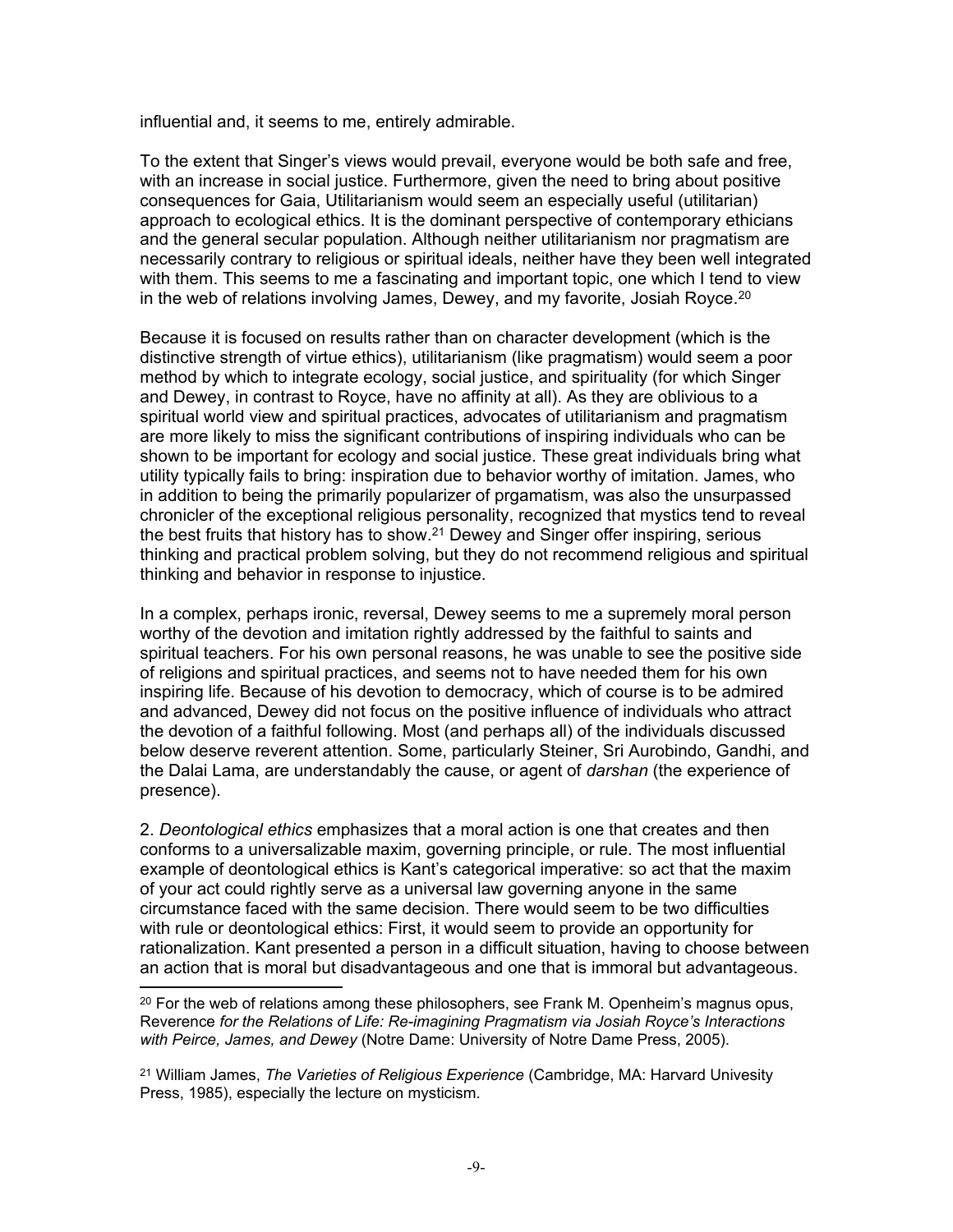Most people would probably have little difficulty finding a maxim for a motive that would work to their advantage. Almost anyone could surely find the approbation of an imagined universal third party. Presumably, individuals of a virtuous character would be less likely to rationalize, so in effect Kant's categorical imperative gives way to virtue ethics.

Secondly, social sciences since Kant's time have shown the virtual impossibility of assuming a representative of a universal human construct. If by no other discipline, anthropologists have established repeatedly that there seems to be an exception to every possible claim on behalf of virtue. Despite this second difficulty, I consider Kant's categorical imperative to be available as a heuristic for positive ethical purposes, especially when joined to virtue ethics: as a way of developing a virtuous character, or being an increasingly virtuous person, I should try honestly to use the Kantian categorical imperative to test my action by the criterion of an imagined universal third party—what should a virtuous person do in this situation.

Most ethicists, it seems, adhere to a variety of consequentialism, whether of the original utilitarian variety or the American pragmatist variety. Rule or deontological ethics seems to be more of a learned position except when it is reduced to the golden rule translation: do unto others as you would have them do unto you. This version somewhat resembles Kant's categorical imperative except that Kant theorized that the human agent is a member of an ideal, moral, rational realm which he called a noumenal realm, which, when invoked, could enable a person to manifest a maxim which really would deserve to stand as a moral law, really would be moral in some universal sense. But Kant's categorical imperative, like the various versions of consequentialism, focuses entirely on the degree of morality of individual deeds without sufficent regard to the development of an agent's character. And yet, Kant would probably regard a person's fidelity to the categorical imperative as a sure way to character development—as do I. Further, I consider consequentialism, along with the Kantian categorical imperative, as a necessary component, and criterion, for the development of a virtuous character: how could I possibly become a wise and virtuous agent without regard to the effects of my action?

Virtue ethics, which has developed steadily since mid-20<sup>th</sup> century, is intended to shift the focus of ethics away from deontological and consequentialist ethics. "In 1958 Elizabeth Anscombe launched a scathing attack on both of these traditions [consequentialism and deontological ethics] simultaneously,"<sup>22</sup> and offered in their stead a modern Western version of virtue ethics based on Aristotles *Nichomachean Ethics*. There followed a highly influential rendering of Aristotelian virtue ethics by Alasdair MacIntyre in *After Virtue* (1981), and important books by Philippa Foot, Iris Mudoch, Rosalind Hursthouse, and Julia Annas.

3. *Virtue ethics*. It seems to me that the ethical position best able to be extended to ecology, as well as to religion and spirituality, is virtue ethics, the approach that focuses on the development of the moral character of the agent, and on the moral development of the culture. Admittedly, we are in a circle, and perhaps an impasse. The wise and good person chooses what is wise and good, but how do we know who is wise and good, and how do we know that their behavior is wise and good? My colleague-friend,

<sup>22</sup> Roger Crisp and Michael Slote, "Introduction," Roger Crisp and Michael Slote, eds., *Virtue Ethics* (NY: Oxford University Press, 1997), vii.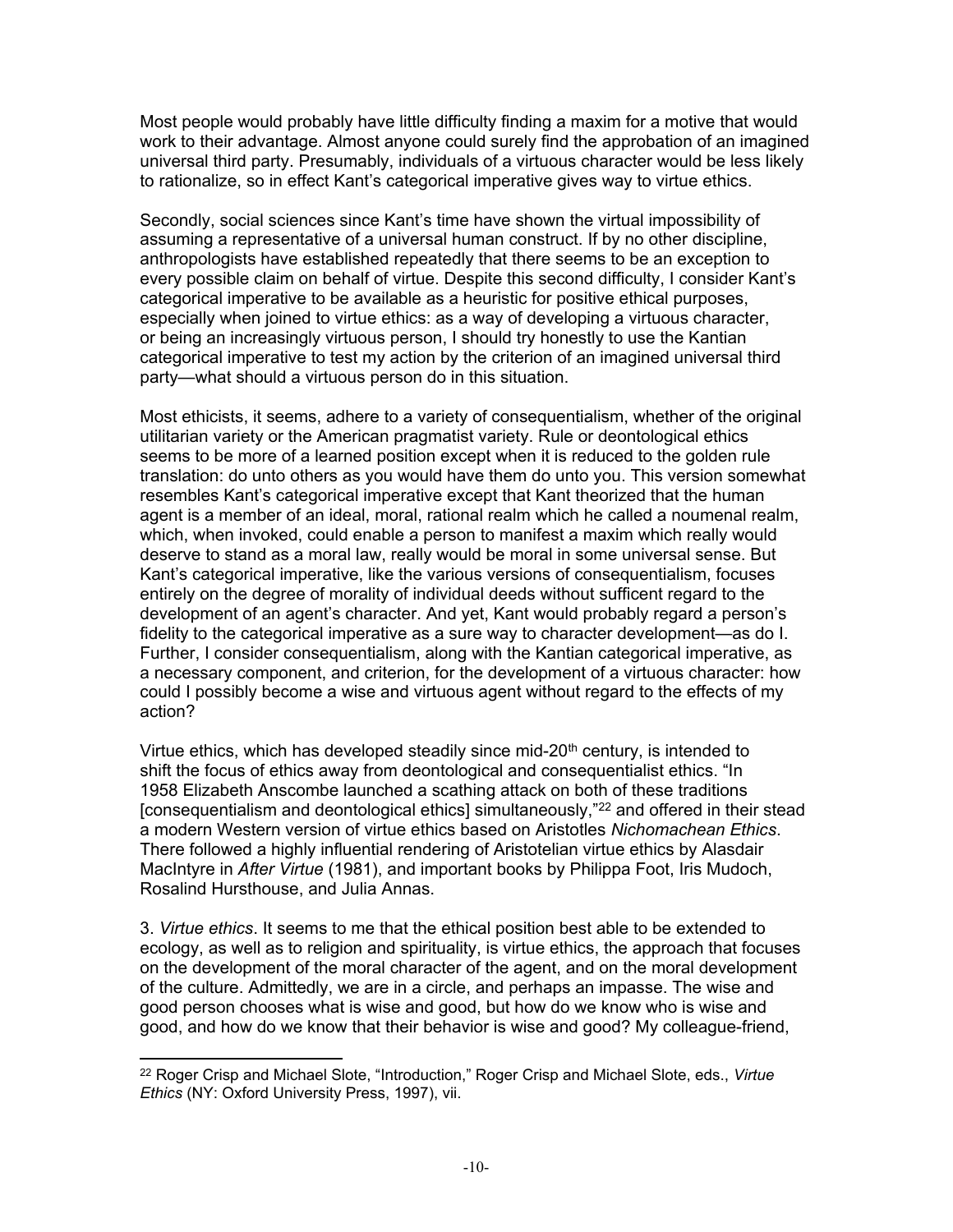Don Hanlon Johnson, a leading exponent of somatics, offers a particularly clear account of this circle while at the same time leaving room for the efficacy of this approach:

When Aristotle asked himself which of many possible reasons for any course of action was right, he gave the strange reply, "the reason of the prudent man," the "man of rigtht reason. (Women were never at issue in these texts.) His reasoning was that ethical judgments are so complex that there cannot be a logical system for determining the goodness of any particular one. It takes a person who has become practiced in wisdom and goodness to make "right" decisions.<sup>23</sup>

Johnson found that Thomas Aquinas advanced on Aristotle's "man of reason":

Saint Thomas interprets the so-called prudent man of Aristotle, the man of "right reason," as the one who has learned to distinguish between ephemeral "socialized" desires, the deeper neurotic drives, and more basic tendencies, whih exist in the region where the human hearts longs for beauty, gruth, unity and goodness.<sup>24</sup>

Johnson further found, or relearned what he had known all of his life but had to rescue against authoritarian and rationalist traditions, that in response to "the most profound questions of life—illness, death, love, birth—the best teachers are not those with bright ideas, but men and women who have gained some wisdom by reflecting deeply on their life experience and who act out of compassion instead of narcissism."<sup>25</sup> The implications for virtue ethics, and indirectly for spirituality and ecology, should be clear: Aristotle, and more convincingly Thomas Aquinas, the official theologian of the Catholic Church, advocate an ethics that is based not on authority or impersonal reason, but on personal experience, on the prudence of the person paying attention to his or her own experience. This is still a circle but it is one in which the person counts decisively. In my view, it is the individual person who must learn, by many disciplines and revealing experiences, the right mix of virtues, as well as when and the extent to which to include the Kantian categorical imperative and utilitarian pragmatism in the life-long task of developing a moral character.

I hope that the individuals recommended in Part II can be seen to be wise and good, men and women characterized by compassion. But ethics is a difficult discipline: given the variety of behavior and recommendations of these individuals, they are not entirely compatible. Virtue ethics (and indirectly the individuals under discussion in Part Two), calls for, and offers ways to develop, a variety of moral capacities—and thereby, the society. As the agent of *paideia* (the ideals of a culture), virtue ethics must include a wide variety of ways of personal development. Articulated first by Aristotle in the *Nicomachean Ethics*, and significantly advanced by the Stoic philosophies of Seneca and Marcus Aurelius, virtue ethics can effectively join a spiritual worldview and social ethics, and in the long run realize positive consequences for Gaia, but it will need help from those of us who are committed to joining virtue and spirituality to ecology.

24 Ibid.

<sup>25</sup> Ibid.

<sup>23</sup> Don Hanlon Johnson, *Body, Spirit, and Democracy* (Berkeley, CA: North Atlantic Books, 1994), p. 62.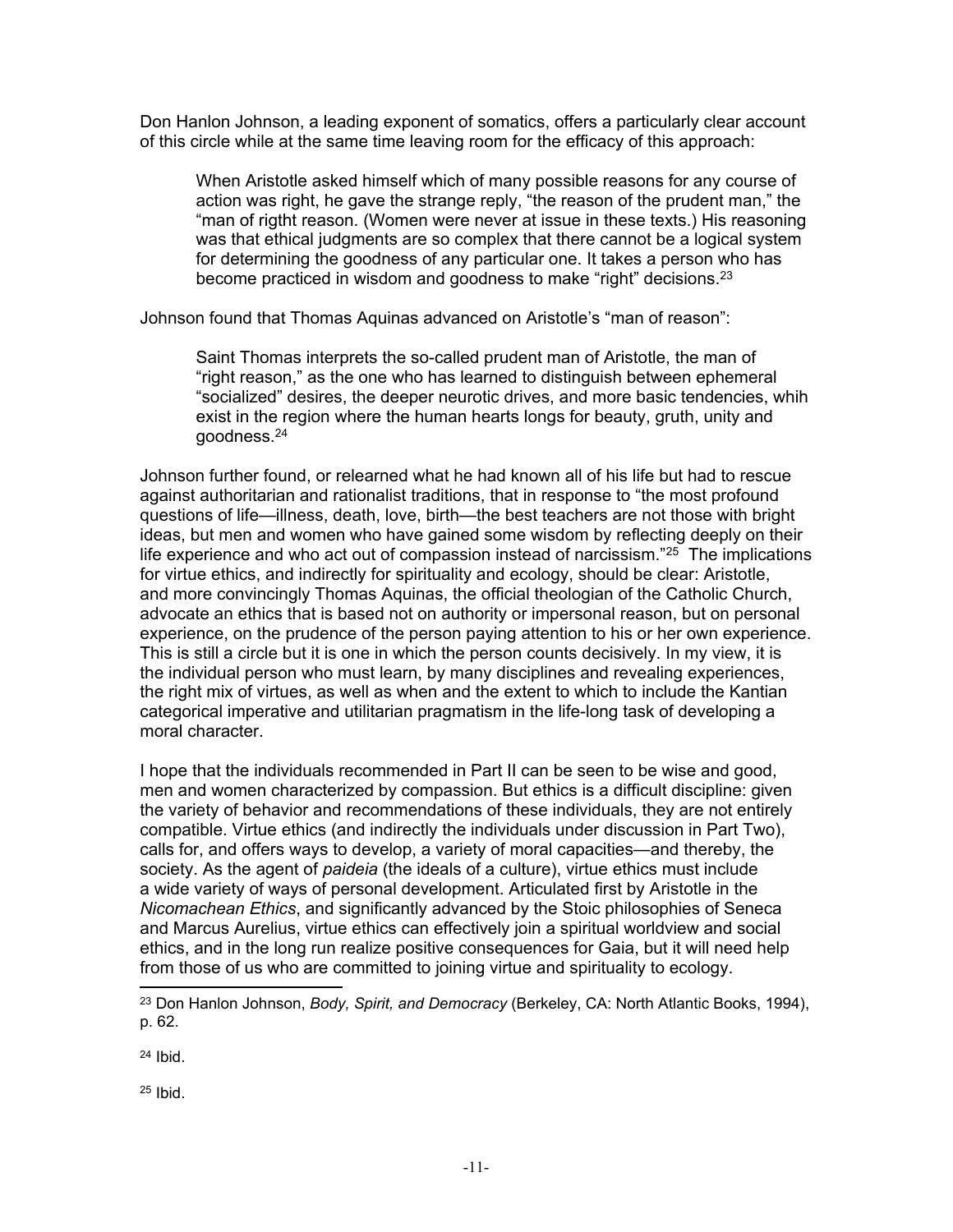Once informed concerning the fate of Earth and the suffering of individuals and groups due to ecological devastation (e.g., desertification, polluted water, disasters), an individual whose character is compassionate will almost automatically (there are surely exceptions) sympathize with the sufferers and strive to overcome the cause of these disasters as well as reduce their suffering. By contrast, a person who is incapable of compassion toward a hungry child or a victim of rape is not likely to feel the pain of Earth or the extinction of thousands of species. It is the *capacity* that is crucial. Individuals who are obsessively driven by the pursuit of money, sex, power, and prestige at the expense of others will, and do, pursue their goals irrespective of the cost to Earth.

Social justice would seem the obvious direct beneficiary of virtue ethics. Individuals, and whole societies, characterized by virtue, by positive personal qualities—integrity, compassion, curiosity, generosity—will exercise a positive influence on the whole society, and particularly on behalf of justice. As Aristotle explained in his classic texts on (virtue) ethics, individuals of a well developed character will seek true happiness *eudaimonia*—in a way that benefits society as well as themselves. They will also avoid modes of thought and behavior, selfish actions and violence, deleterious to society. The predominance of such virtuous individuals will result in a virtuous society—just as both Plato and Aristotle argued, with quite different specifics, that a well ordered society will enable individuals to develop a virtuous a character.

Devotion to the ideals of social justice is a direct and necessary response on the part of the moral individual to the inestimable and horrendous inequality existing in virtually all nations (excepting perhaps the Scandinavian countries) that is one of the roots of violence, many forms of suffering, and destruction of Gaia. A person committed to social justice has the ability, and habit, of seeing and acting on behalf of connectivity, or relationality, where the less-than, or non-virtuous person sees only "the other," separation, alienation, and competition. At its highest expression, social justice is essentially compassion or love; at its lowest it is legal justice. The merely legal is no guarantee of justice: Nazi German law, as well as racially biased laws in the United States, were obviously unjust. For true and lasting justice, virtue—the ability to discern just from unjust laws—is necessary.

At the present time neither the government nor the population of the United States has the will to pass laws that would dramatically reverse the current rate of carbon dioxide emissions. This lack of will is a legal problem rooted in an ethical failing further rooted in a profoundly faulty world view. False beliefs—philosophical, psychological, religious have led to disastrous results for Gaia in general, and in particular for plants, animals, and humans. False beliefs themselves are the result of complex processes perhaps best understood in the context of the evolution of consciousness.

Ethical principles and behavior are in a profound evolutionary struggle. Ideals are in advance of practice: there are still millions in slavery (especially girls and young women in the sex trade), for example, but the almost universal abhorrence of slavery is clearly an advance upon the approval of slavery by government and religion just two hundred years ago. In the present phase of the evolution of morality, humanity is simultaneously more connected to Gaia by an increase in knowledge, and less connected in affect. Knowledge of Gaia without reverence, humility, and affection tends to lead merely to efficient (utilitarian) ways of exploitation.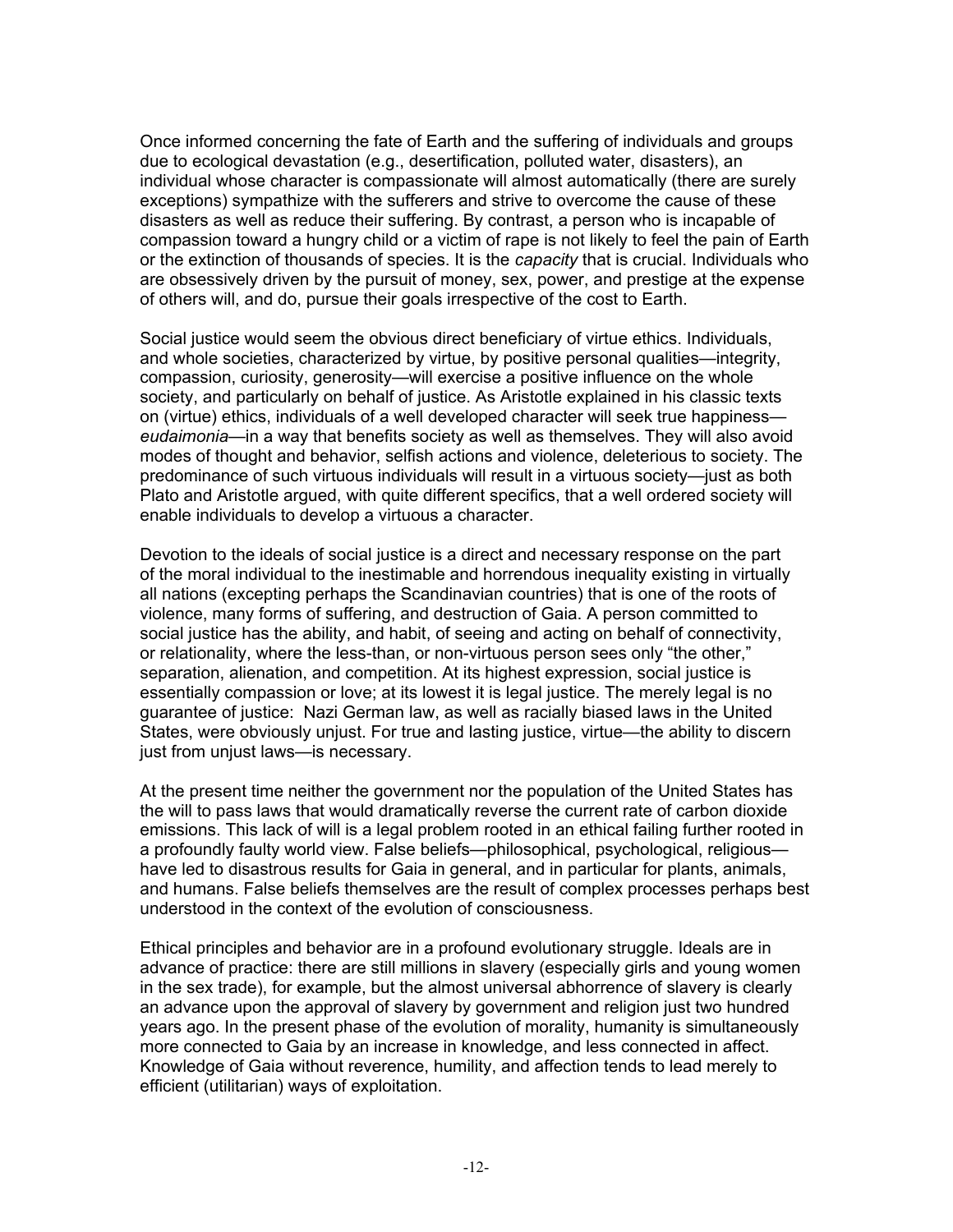### *Ecology, Virtue Ethics, Religion, and Spirituality*

The home-base for religion is surely the great religious traditions, including the shamanic. The categorization of religions as "great," or "world" is rightly contested: Are Jainism and Sikkhism to be included, Bah'ai, Zoroastrianism, Gnosticism, Manicheism, etc.? There is also the endless argument about whether Confucianism and Taoism are religions or ways of life. Though those fascinating controversies are important for some purposes, for this essay we need only agree that these traditions include the commitments of the vast majority of humanity, and consequently the values and practices of these traditions have made and will continue to make a decisive difference to the double cause of ecology and social justice.

The term spirituality carries as much complexity, and is the subject of as much disagreement, as the other terms in this discussion. Like Integral Ecologies, the term spirituality is perhaps best understood in the plural. For my purposes, it refers to the many different ways of striving for, and to varying degrees of attaining, the unity that is love in its irreducible ontological significance. According to the first letter of John: "God is love and whoever abides in love abides in God, and God in him [her]."<sup>26</sup> Religions issue from spirituality, which serves as their source;<sup>27</sup> in its focus on the universal, spirituality transcends religions. At the same time, in spirituality, in contrast to some expressions of religion, love is not aimed at a community or culture, but is more individualistic. It is also true, however, that some spiritualities, in addition to their individualistic emphasis, aim at wide transformation.

Consequently, neither ecology nor social justice are as well served by spirituality as by religion. In their communal expression (rituals, texts, arts, lineages) religions have contributed to social justice (and, ideally, ecology) and many other purposes that are less well served by highly individualistic practices and attainments under the label spirituality. Of course, some great teachers, such as Thomas Merton (a Roman Catholic monk) and His Holiness the Dalai Lama (a Tibetan Buddhist), are both religious and spiritual.

Virtually all spiritual and religious texts and spiritual teachers place moral development not utilitarian or deontological ethics—at the base of their teachings. The first two limbs of yoga as taught in Patanjali's *Yoga Sutras* call for avoidance of misdeeds and the commission of positive deeds. The sayings of the Buddha recorded in the *Dhammapada* identify selfishness as the cause of suffering. In the New Testament, Jesus taught a practice of love that presupposed the practice of justice. The Dalai Lama's sophisticated spiritual practices require as a prerequisite moral consciousness and consistent ethical behavior. In his basic book, *How to Know Higher Worlds*, 28 Rudolf Steiner cautions the reader to make three steps in moral improvement for every one step in esoteric development.

<sup>&</sup>lt;sup>26</sup> 1 John, 4:16.

<sup>27</sup> See Henri Bergson, *Two Sources of Morality and Religion* (NY: Doubleday/Anchor, 1956), p. 237.

<sup>28</sup> Rudolf Steiner, *How to Know Higher Worlds: A Modern Path of Initiation*. Trans., Christopher Bamford. Afterword, Arthur Zajonc (Great Barrington, MA: Steinerbooks, 1994)